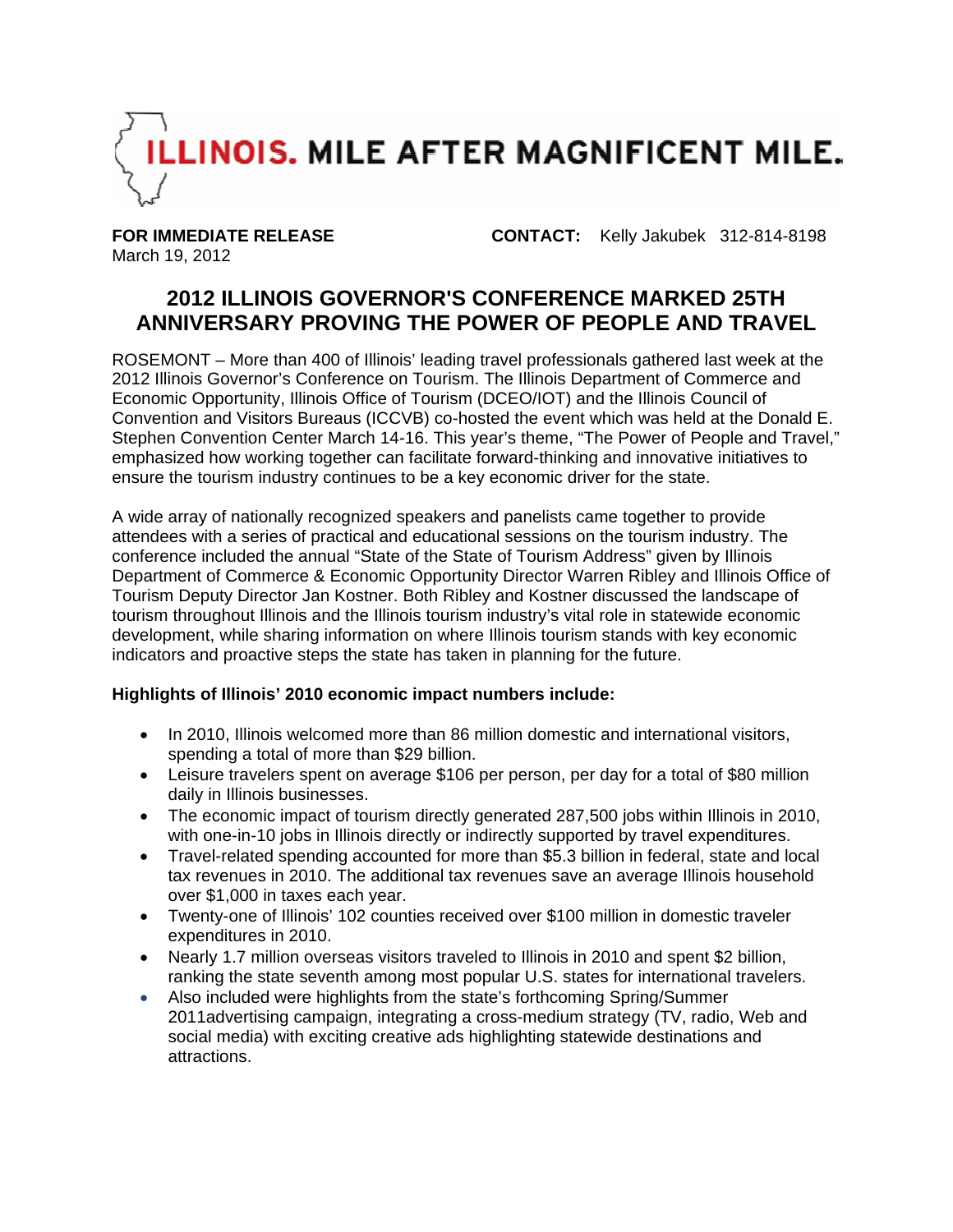A full transcript of the 2012 State of the State of Tourism Address will be available at www.ilgovconference.com.

#### **Illinois Excellence in Tourism Award Winners**

The 2012 Illinois Governor's Conference on Tourism concluded by celebrating the groundbreaking work of industry innovators with the "Illinois Excellence in Tourism Awards." NBC5 Chicago anchor and reporter, Stefan Holt, emceed the awards luncheon, honoring those destinations, attractions, and events that led the way for the state's many successes. Designed locally by Dolphin Creative Promotions of Skokie, Ill., awards are presented in 12 categories, four of which recognize two budget categories – Division A with total marketing and operational budgets \$700,000 and above; and Division B with budgets under \$700,000. The entries were judged by a panel of marketing and tourism professionals on clarity of message, creativity, originality and the project's overall success.

### **2012 Governor's Awards Recipients**

**Best of Show:** *Rockford Area Convention & Visitors Bureau: GoRockford.com, Screw City Beer Festival and Hideaway in Rockford* 

**Best Leisure Collateral:** *Alton Regional Convention & Visitors Bureau, "Road Trip" Seasonal Guides* 

**Best Sales Collateral:** *Naperville Convention & Visitors Bureau, Banquet Guide* 

**Best Electronic Marketing:** *Woodfield Chicago Northwest Convention Bureau, Sales Video* 

**Best Social Media Marketing:** *KeyLime Cove Indoor Waterpark Resort* 

**Best Media/Public Relations Initiative:** *The Greater North Michigan Avenue Association, The Magnificent Mile Lights Festival presented by BMO Harris Bank* 

**Best Cooperative Partnership: TIE –** *Illinois Lincoln Highway Coalition, Illinois Lincoln Highway Interpretive Mural Series; John Hancock Observatory, Skating in the Sky* 

**Best Branding Initiative:** *Streator Tourism, Streator Downtown Farmers Market Brand* 

#### **Best Web site**

**Division A:** *Rockford Area Convention & Visitors Bureau, GoRockford.com*  **Division B:** *Aurora Area Convention & Visitors Bureau, enjoyaurora.com* 

#### **Best Visitors Publication**

**Division A:** *Alton Regional Convention & Visitors Bureau, All Around Alton Visitors Guide 2012*  **Division B:** *Chicago North Suburbs Convention & Visitors Bureau, Getaway Guide* 

#### **Best Event or Festival**

**Division A:** *Rockford Area Convention & Visitors Bureau, Screw City Beer Festival*  **Division B:** *The Greater North Michigan Avenue Association, In-Fashion: The Magnificent Mile Shopping Festival Presented by Mastercard* 

#### **Best Tourism Marketing Campaign**

**Division A:** *Rockford Area Convention & Visitors Bureau, Hideaway In Rockford*